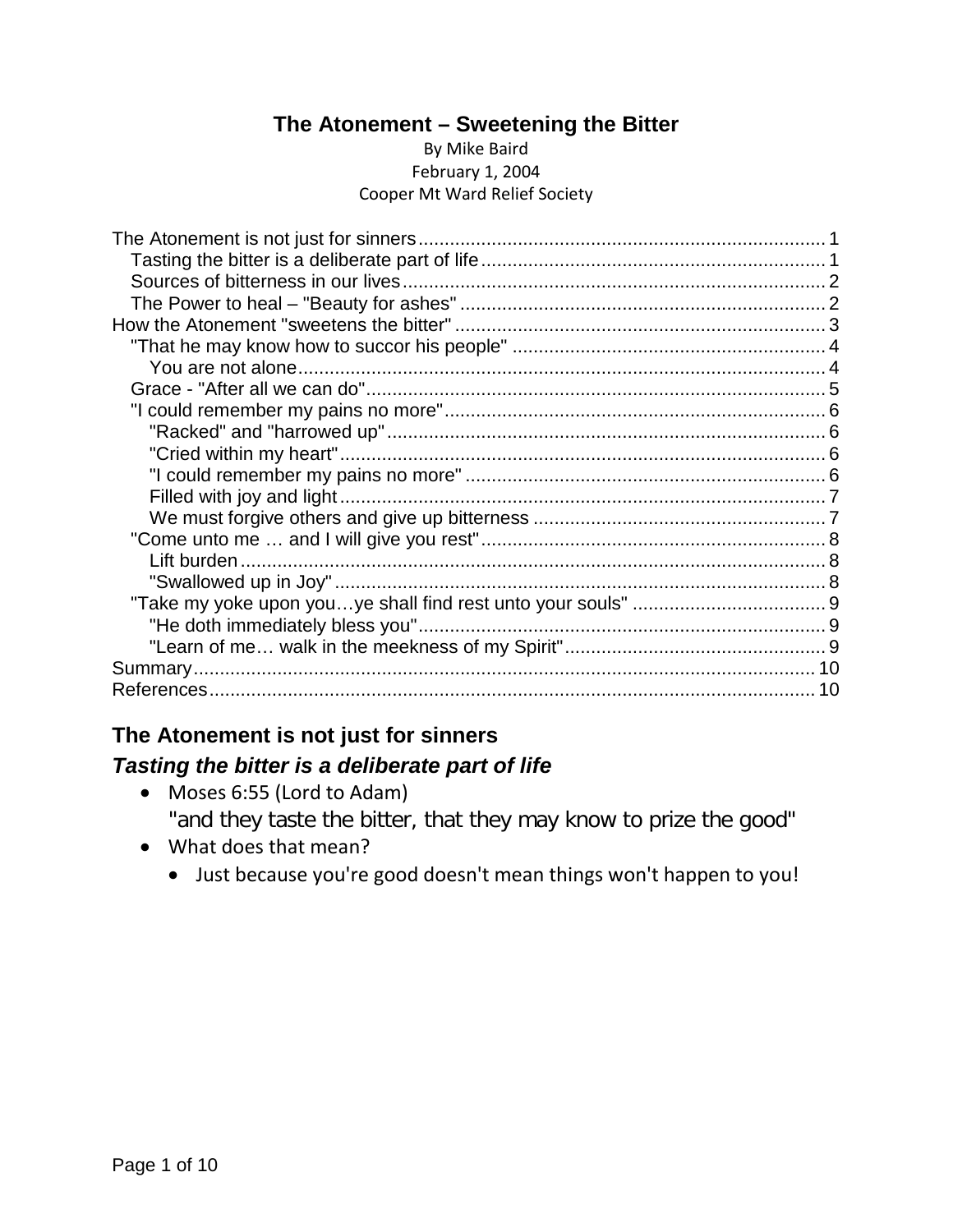## <span id="page-1-0"></span>*Sources of bitterness in our lives*

(From: "Beauty for Ashes: The Atonement of Jesus Christ," Ensign, Apr. 1990, pg 7.):

- Sin
	- One end of the spectrum
	- Our fault
	- We have talked about this
- Adversity
	- Other end of the spectrum
	- no fault of our own
		- Natural causes (earthquake, weather)
		- Actions of someone else
		- The man whose brakes on his truck failed
- Unwise choices, hasty judgments, mistakes, disappointments
	- In between ends of the spectrum
	- some degree of fault, sometimes no fault

### <span id="page-1-1"></span>*The Power to heal – "Beauty for ashes"*

 $\bullet$  Isaiah 61:1-3

"he hath sent me to bind up the brokenhearted, to proclaim liberty to the captives, and the opening of the prison to them that are bound;… to comfort all that mourn… to give unto them beauty for ashes, the oil of joy for mourning, the garment of praise for the spirit of heaviness "

- Scripture portrays the Atonement as not just for Sinners
	- Bruce Hafen  $(1<sup>st</sup>$  Quorum of 70):

"The Savior's atonement is thus portrayed as the healing power not only for sin, but also for carelessness, inadequacy, and all mortal bitterness. The Atonement is not just for sinners." (Beauty for Ashes: The Atonement of Jesus Christ," Ensign, Apr. 1990, pg 7.)

• Robert Millet:

"To put it simply, the Atonement does more than fix the mistakes. It does more than balance the scales. It even does more than forgive our sins. It rehabilitates regenerates, renews, and transforms human nature." (Grace Works. pg 95)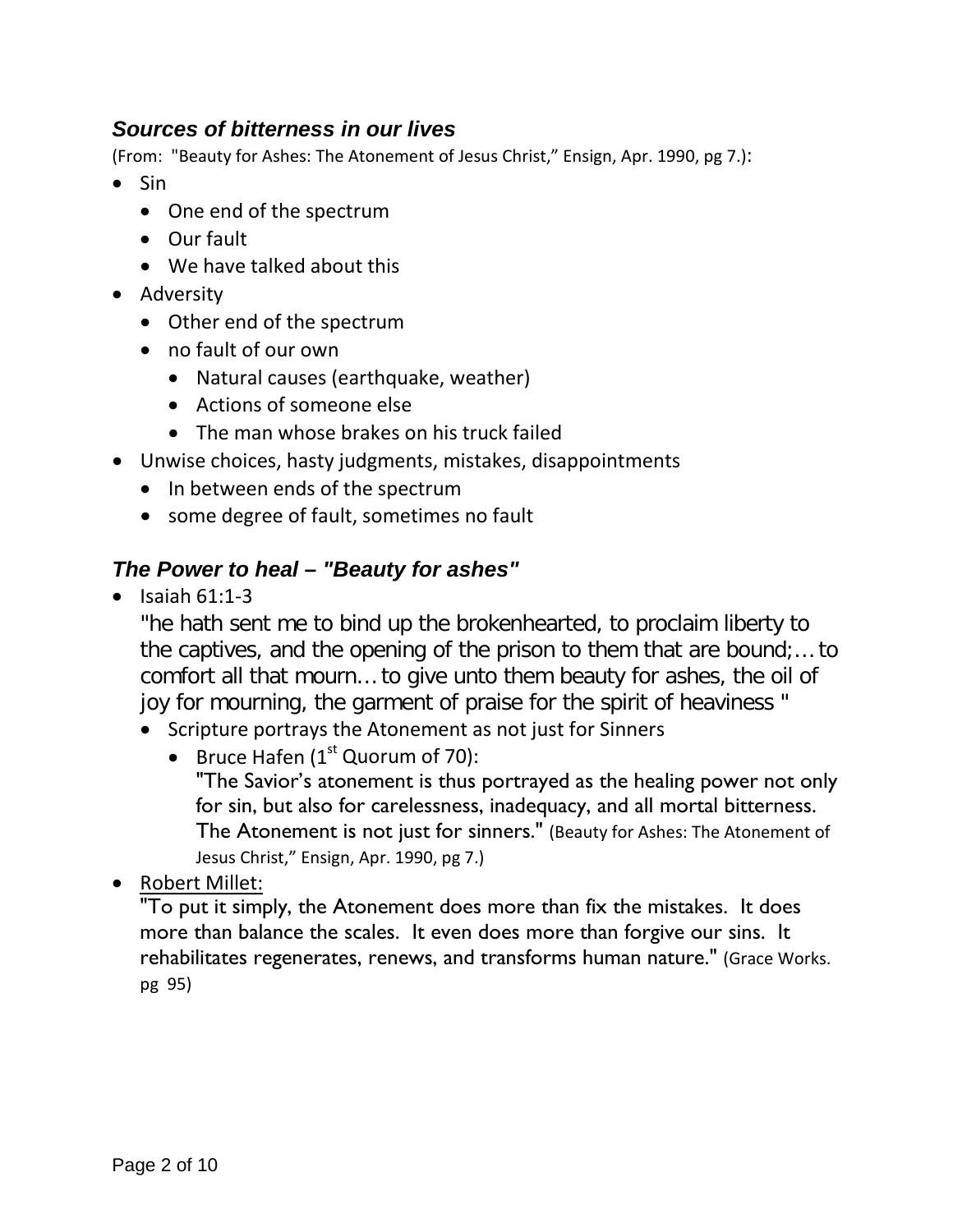### • Boyd K Packer:

"So many are like the immigrant woman who skimped and saved and deprived herself until, by selling all of her possessions, she bought a steerage-class ticket to America.

She rationed out the meager provisions she was able to bring with her. Even so, they were gone early in the voyage. When others went for their meals, she stayed below deck—determined to suffer through it. Finally, on the last day, she must, she thought, afford one meal to give her strength for the journey yet ahead. When she asked what the meal would cost, she was told that all of the meals had been included in the price of her ticket." (Grace Works. pg 95)

\*\*\*\*\*\*\*\*\*\*\*\*\*\*\*\*\*\*\*\*\*\*\*\*\*\*\*\*\*\*\*\*\*\*\*\*\*\*\*\*\*\*\*\*\*\*\*\*\*\*\*\*\*\*

- Don't be like the immigrant woman with the Atonement!
- Testimony: "Beauty for ashes"

\*\*\*\*\*\*\*\*\*\*\*\*\*\*\*\*\*\*\*\*\*\*\*\*\*\*\*\*\*\*\*\*\*\*\*\*\*\*\*\*\*\*\*\*\*\*\*\*\*\*\*\*\*\*

### <span id="page-2-0"></span>**How the Atonement "sweetens the bitter"**

- Sometimes we understand what but now how
- How:
	- Christ understands and knows *how* to succor us
	- It is through grace (divine gift), something we can receive now
	- Bitterness removed in the same way as for sin
		- Cry out
		- While we remember the experience, the pain is taken away
		- Must forgive others
	- Take upon us his yoke
	- Learn of him & walk in the meekness of his Spirit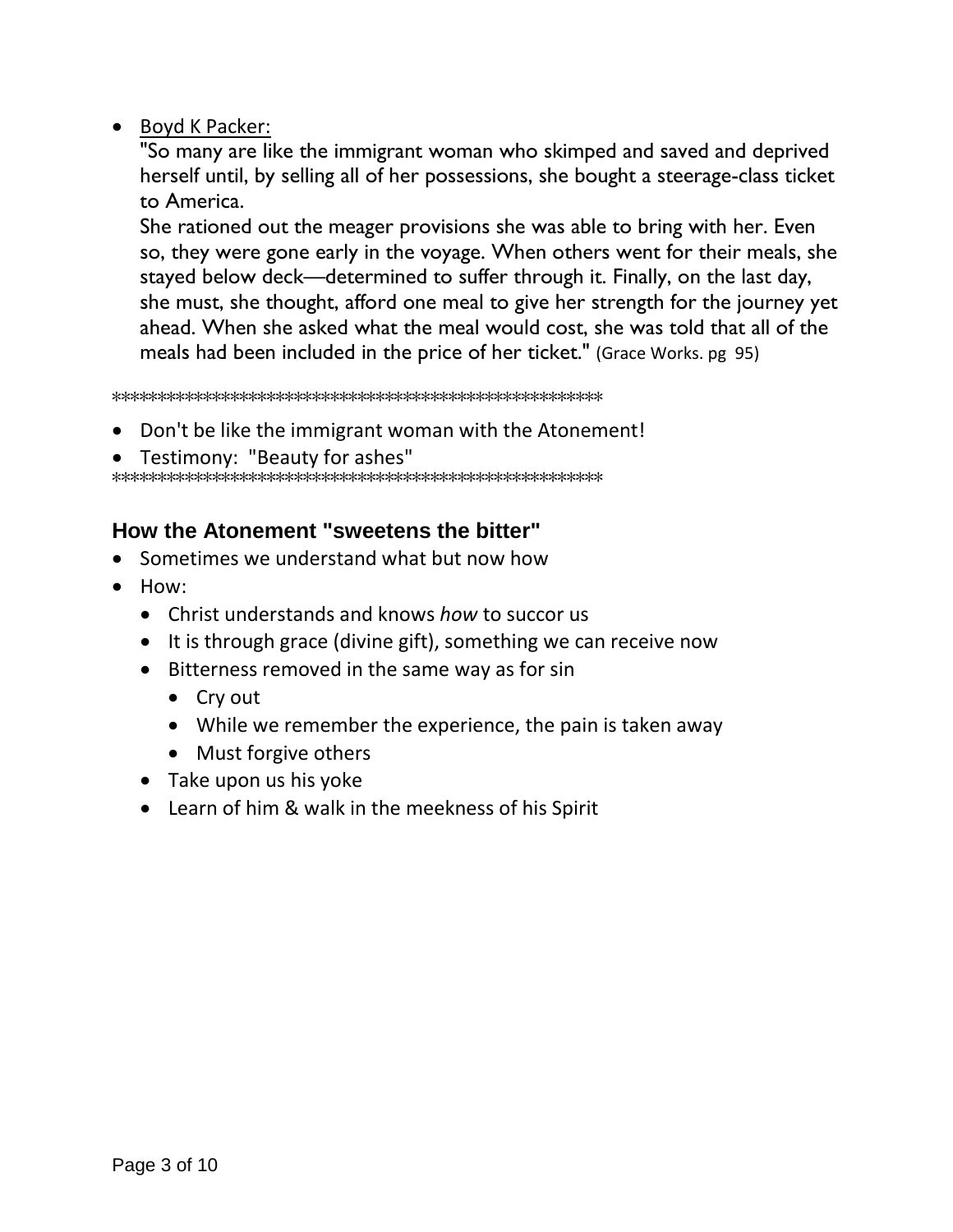## <span id="page-3-0"></span>*"That he may know how to succor his people"*

• Alma 7:11-12 (Alma the Younger)

"he will take upon him their infirmities, that his bowels may be filled with mercy, according to the flesh, that he may know according to the flesh how to succor his people according to their infirmities."

- succor: go to the aid of; relieve
- Atonement allows us to give away the pain receive succor
- He understands
	- We can not say "you don't understand"
	- When we have someone who understands us it lightens our minds
- He has been there
	- We can not say "you don't know what it is like"
	- We have a companion in our trials and burdens

## <span id="page-3-1"></span>**You are not alone**

 $\bullet$  Isaiah 53:4

" he hath borne our griefs, and carried our sorrows"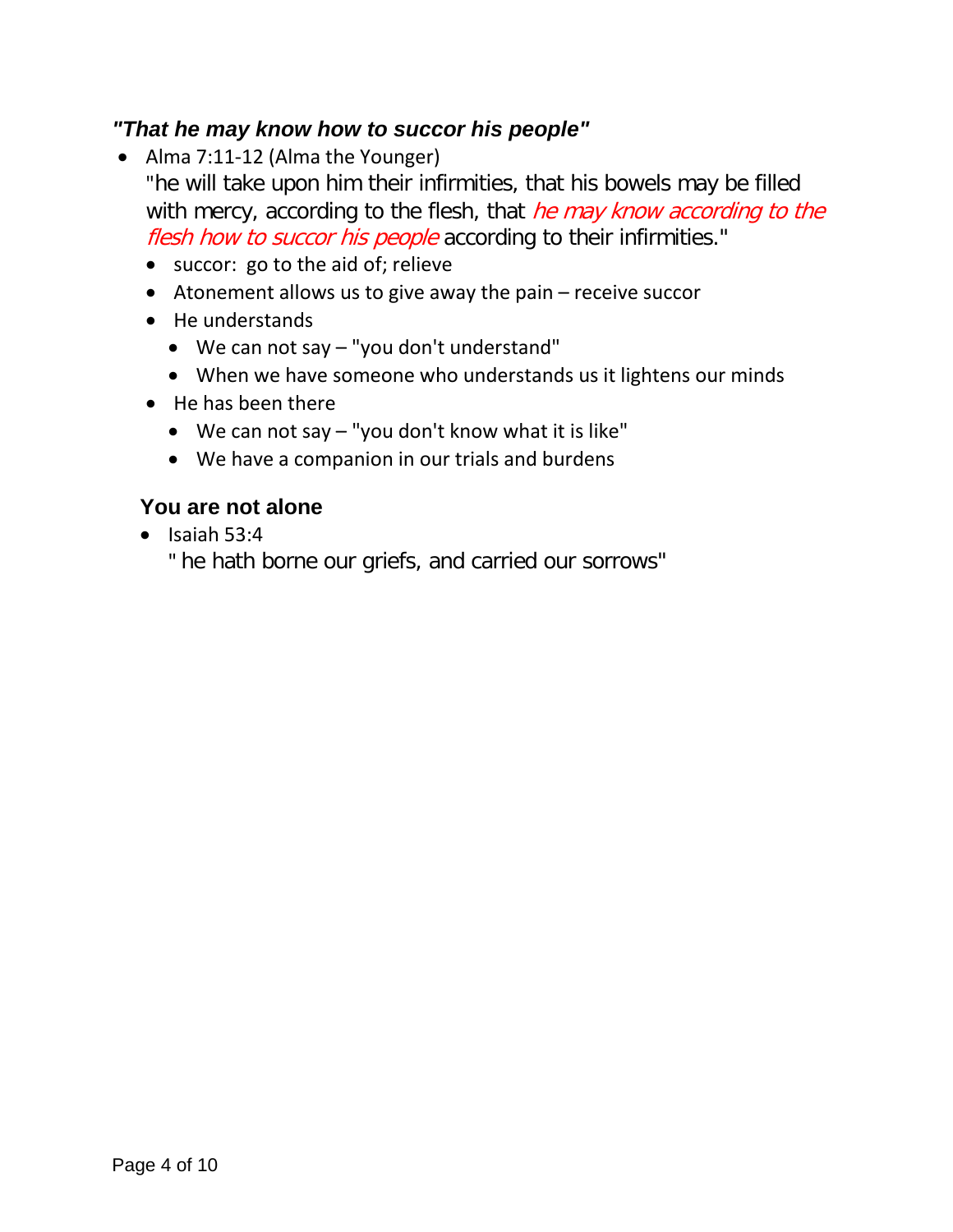## <span id="page-4-0"></span>*Grace - "After all we can do"*

• 2 Nephi 25:23

"for we know that it is by grace that we are saved, after all we can do"

• Bruce Hafen:

"The Atonement can heal the effects of tasting all of this bitterness. This healing power … can also compensate, "after all we can do," not only for the consequences of our sins, but also for the harmful effects of our ignorance and neglect." (Beauty for Ashes: The Atonement of Jesus Christ," Ensign, Apr. 1990, pg 7.)

- "after" not a preposition of time but rather of separation (logical)
	- We can receive grace now  $-$  it is not:
		- Stephen Robinson:

"a cherry on top added at the last moment as a mere finishing touch to what we have already accomplished on our own without any help from God" (Believing Christ: The Parable of the Bicycle and Other Good News, 91)

- But we must do "all we can do"
- Stephen Robinson:

"Thus, the correct sense of "2 Nephi 25:23 would be that we are ultimately saved by grace apart from whatever we manage to do. Grace is not merely a decorative touch or a finishing bit of trim to top off our own efforts—it is God's participation in the process of our salvation from its beginning to its end." (Believing Christ: The Parable of the Bicycle and Other Good News, 91)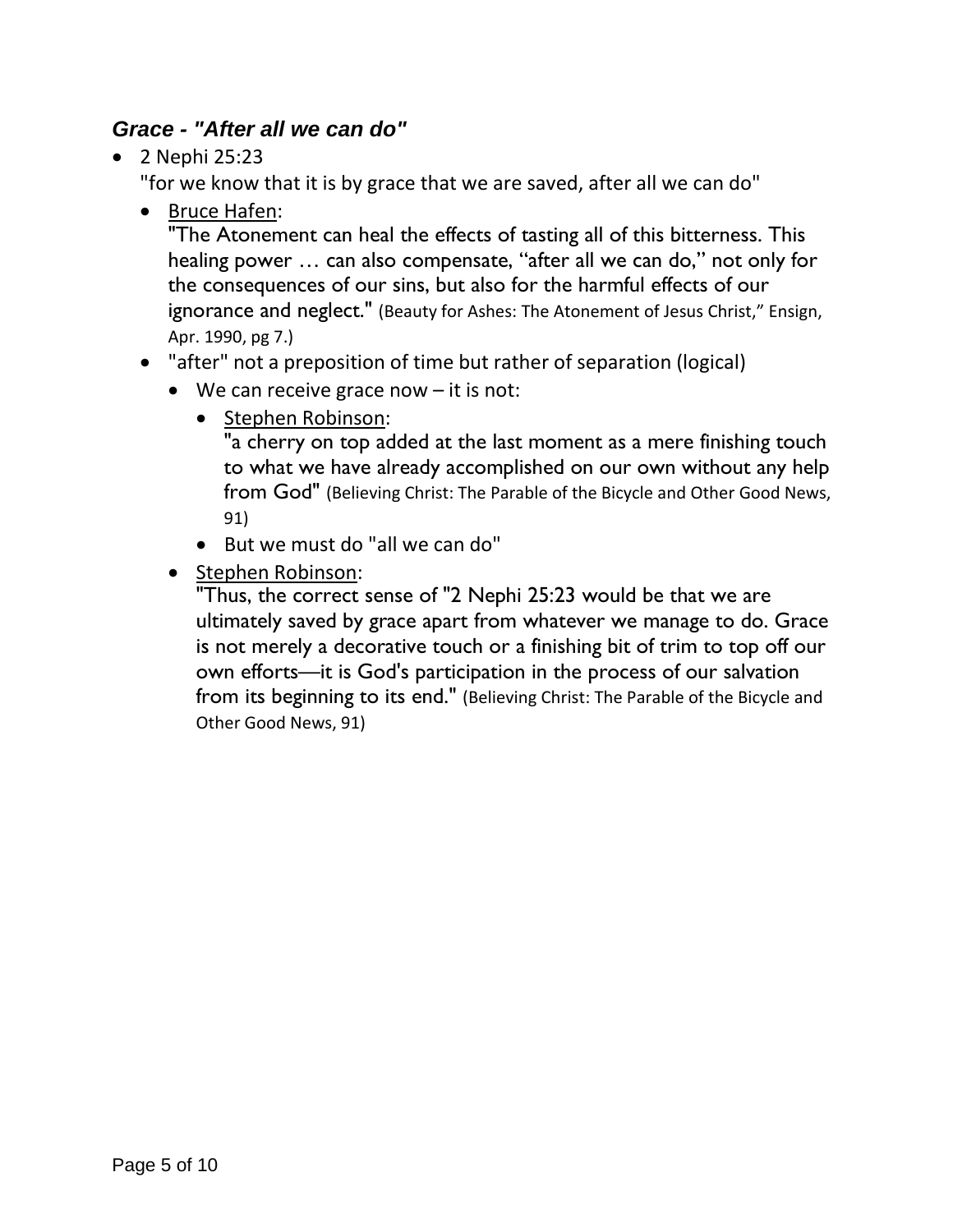### <span id="page-5-0"></span>*"I could remember my pains no more"*

• Learn from how the Atonement takes away the pain of sin \*\*\*\*\*\*\*\*\*\*\*\*\*\*\*\*\*\*\*\*\*\*\*\*\*\*\*\*\*\*\*\*\*\*\*\*\*\*\*\*\*\*\*\*\*\*\*\*\*\*\*\*\*\*

• Same source (Atonement) for the removal of pain & bitterness \*\*\*\*\*\*\*\*\*\*\*\*\*\*\*\*\*\*\*\*\*\*\*\*\*\*\*\*\*\*\*\*\*\*\*\*\*\*\*\*\*\*\*\*\*\*\*\*\*\*\*\*\*\*

### <span id="page-5-1"></span>**"Racked" and "harrowed up"**

• Alma 36:12-13

"I was racked with eternal torment, for my soul was *harrowed up* to the greatest degree and racked with all my sins"

- Racked like stretched on a rack (torture device)
- Harrowed what a harrow does to a field

### <span id="page-5-2"></span>**"Cried within my heart"**

• Alma 36:18

"I cried within my heart: O Jesus, thou Son of God, have mercy on me"

- We need *explicitly* to "cry out"
- Within our hearts
- Verbalize out loud

#### <span id="page-5-3"></span>**"I could remember my pains no more"**

• Alma 36:19

"I could *remember my pains* no more; yea, I was *harrowed up* by the memory of my sins no more"

- Did *not* say he couldn't remember his sins
	- No longer harrowed up when he thought of his pains
	- Memory of the pain, not the sins taken away
- D&C 58:42
	- "I, the Lord, remember them no more"
	- The Lord remembers no more, doesn't say we won't remember
	- Sometimes we think we should not be able to remember our sins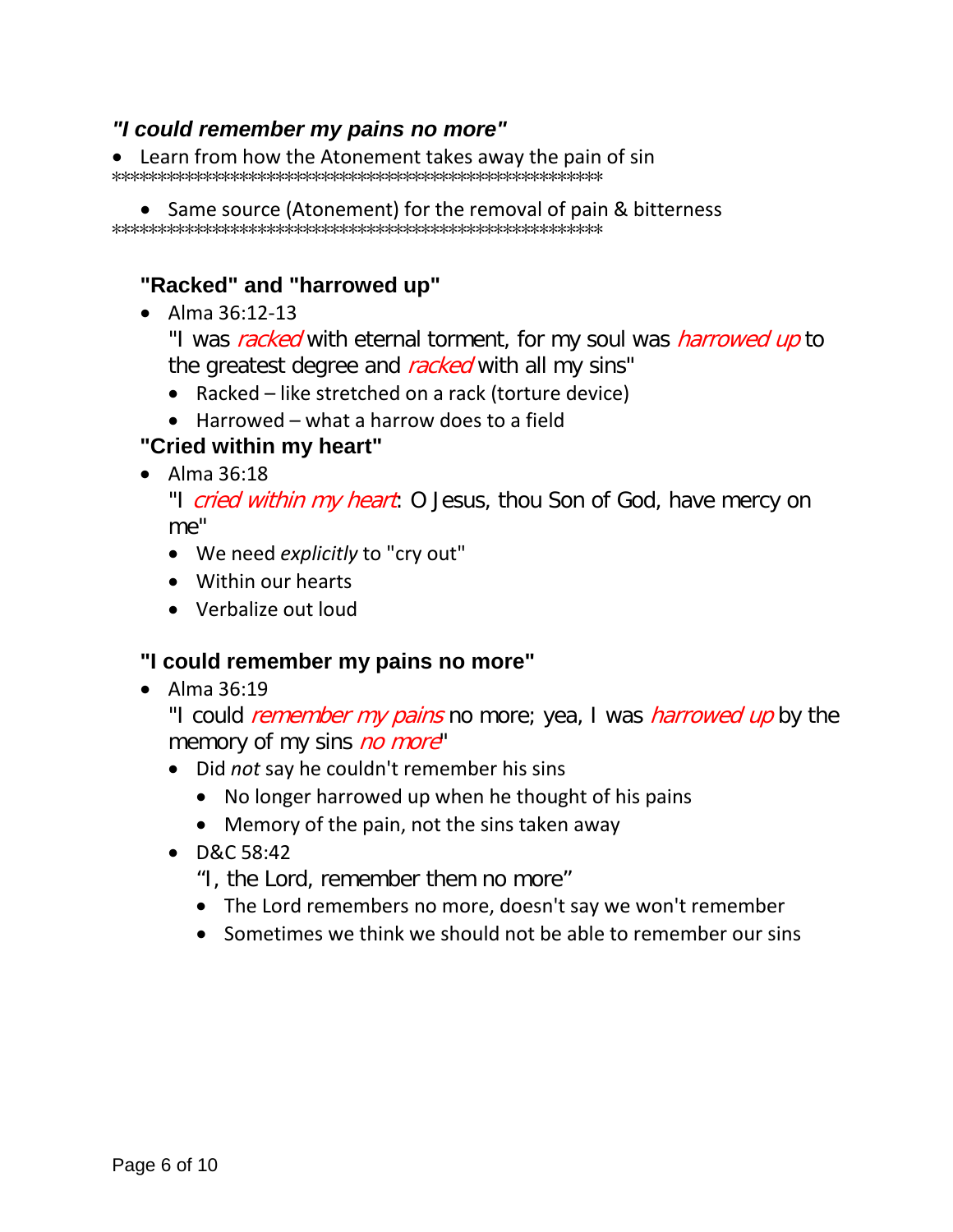## <span id="page-6-0"></span>**Filled with joy and light**

• Alma 36:20-21

"what joy, and what marvelous light I did behold; yea, my soul was filled with joy as exceeding as was my pain!

Yea, I say unto you, my son, that there could be nothing so exquisite and so bitter as were my pains. Yea, and again I say unto you, my son, that on the other hand, there can be nothing so *exquisite and* sweet as was my joy"

- Atonement replaces
	- Pain with joy
	- bitter with sweet

## <span id="page-6-1"></span>**We must forgive others and give up bitterness**

• D&C 64:8-10

"ye ought to forgive one another; for he that forgiveth not his brother his trespasses standeth condemned before the Lord; for there remaineth in him the greater sin.

I, the Lord, will forgive whom I will forgive, but of you it is required to forgive all men"

• Ephesians 4:31-32

"Let all bitterness, and wrath, and anger, and clamour, and evil speaking, be put away from you, with all malice:

And be ye kind one to another, tenderhearted, forgiving one another, even as God for Christ's sake hath forgiven you"

- To get rid of the pain we must forgive and give it up
- Boyd K Packer:

" Some frustrations we must endure without really solving the problem. Some things that ought to be put in order are not put in order because we cannot control them. Things we cannot solve, we must survive. If you resent someone for something he has done—or failed to do forget it. Too often the things we carry are petty, even stupid. If you are still upset after all these years because Aunt Clara didn't come to your wedding reception, why don't you grow up and forget it? If you brood constantly over a loss or a past mistake, look ahead—settle it. We call that forgiveness. Forgiveness is powerful spiritual medicine. To extend forgiveness, that soothing balm, to those who have offended you is to heal. And, more difficult yet, when the need is there, forgive yourself! I repeat, "John, leave it alone. Mary, leave it alone." Purge and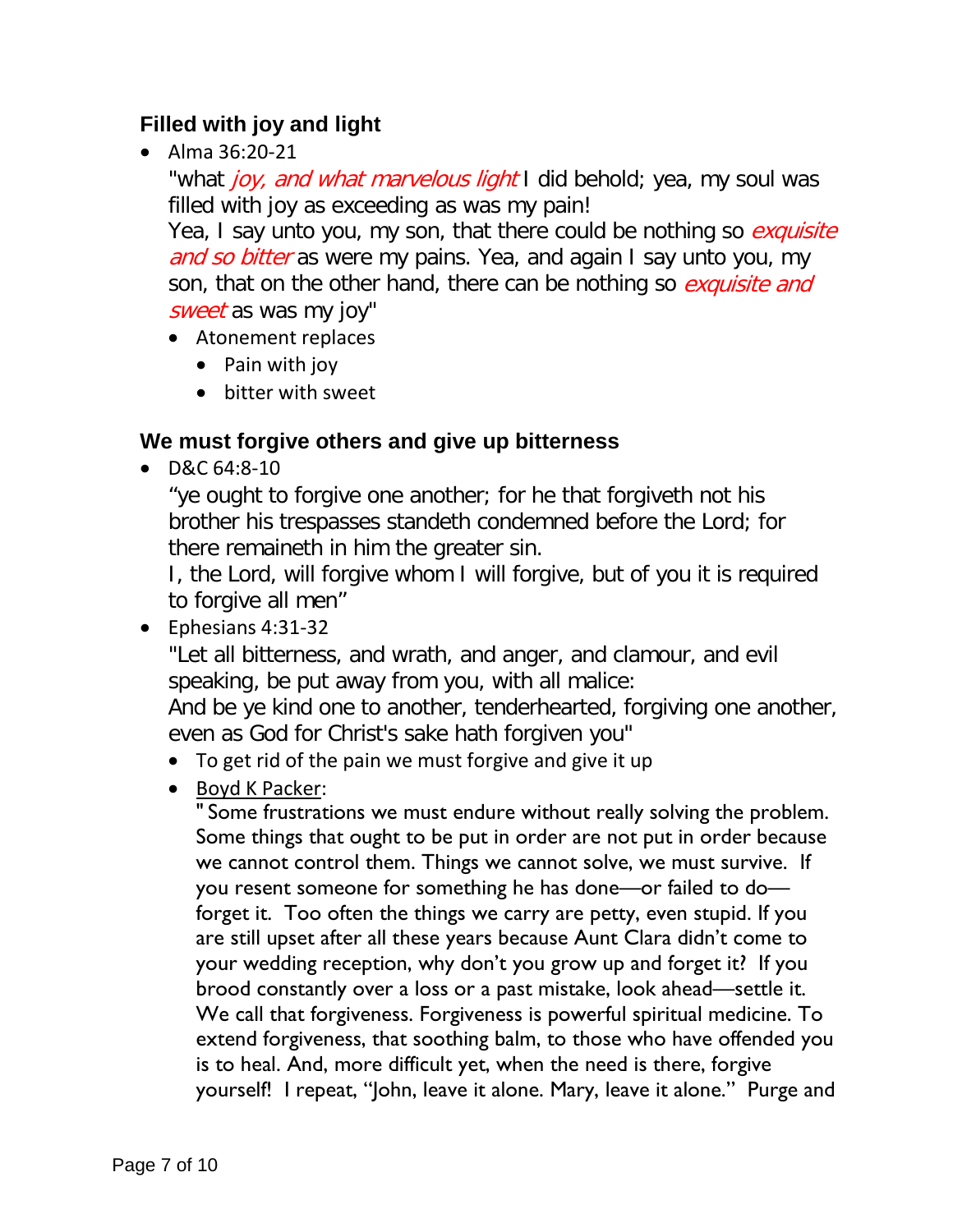cleanse and soothe your soul and your heart and your mind and that of others. A cloud will then be lifted, a beam cast from your eye. There will come that peace which surpasseth understanding." ("Balm of Gilead," Ensign, Nov. 1987, 16)

- Alma 41:10-15 (Alma the Younger)
	- If we are in the gall of bitterness we must give it up to receive the comforts of the Atonement for that which we "send out will return again unto you"

## <span id="page-7-0"></span>*"Come unto me … and I will give you rest"*

• Matt 11:28

"Come unto me, all ye that labour and are heavy laden, and I will give you rest."

## <span id="page-7-1"></span>**Lift burden**

When we are "heavy laden" with sin or with other, when we "come unto [him]" and give up the burden:

• No more weighed down – we find "rest unto [our] souls"

# <span id="page-7-2"></span>**"Swallowed up in Joy"**

- Alma 31:38 (Alma, Sons of Mosiah, Zeezrom, Amulek, Alma's sons) "And the Lord provided for them that they should hunger not, neither should they thirst; yea, and he also gave them strength, that they should suffer no manner of afflictions, save it were swallowed up in the joy of Christ."
	- Childbirth (example)
		- pain swallowed up in the joy of birth of a child
	- The refining heat may come but our pain may be "swallowed up in the joy of Christ" making the burden light that we may endure it well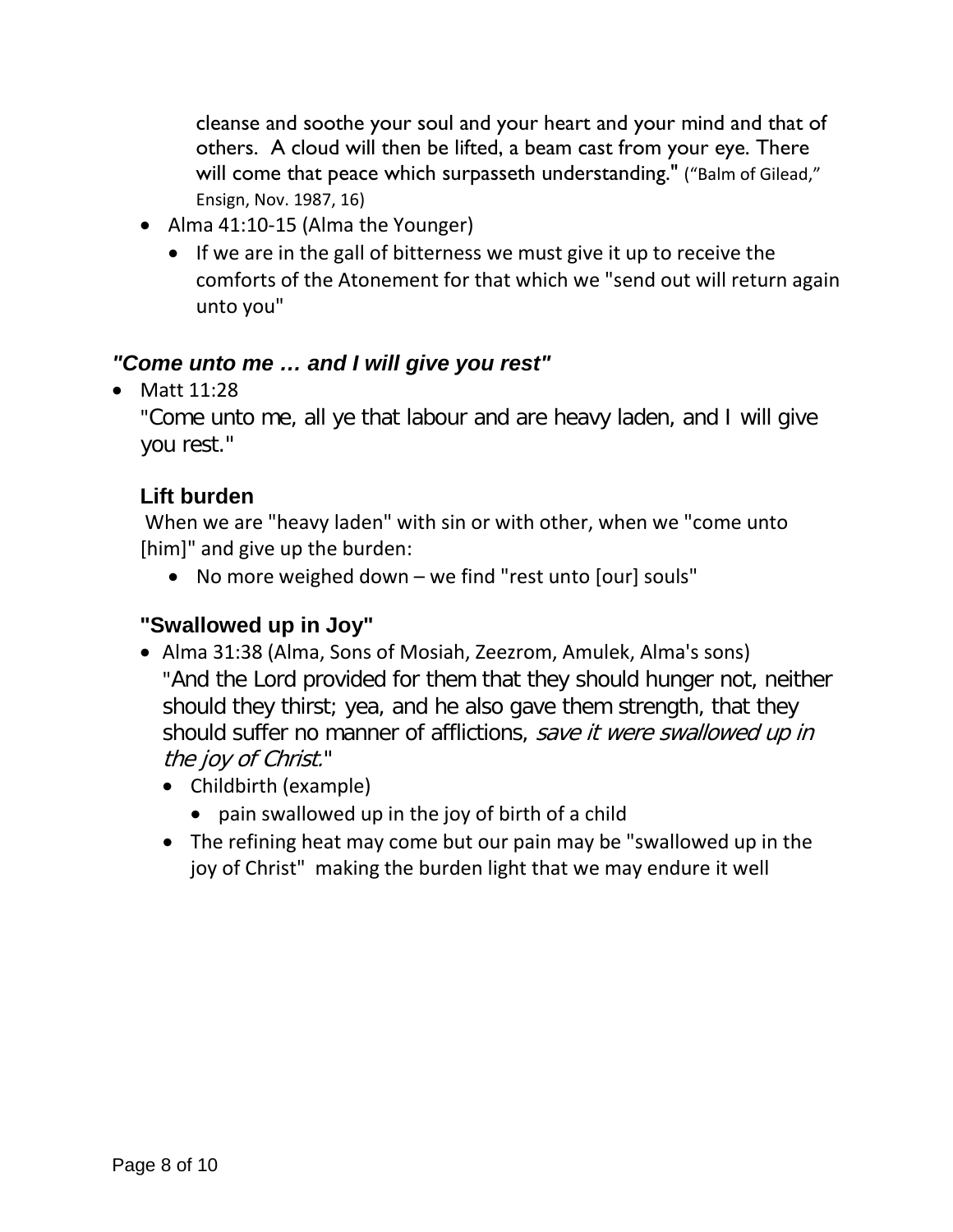# <span id="page-8-0"></span>*"Take my yoke upon you…ye shall find rest unto your souls"*

• Matt 11:29

"Take my yoke upon you, and learn of me; for I am meek and lowly in heart: and ye shall find rest unto your souls.

For my yoke is easy, and my burden is light."

## <span id="page-8-1"></span>**"He doth immediately bless you"**

• Mosiah 2:24

"he doth require that ye should do as he hath commanded you;"

• To take upon us the yoke of Christ we must submit to his will and keep the commandments

"for which if ye do, he doth immediately bless you;"

• The Lord in turn "doth immediately bless [us]" - making that yoke light indeed

## <span id="page-8-2"></span>**"Learn of me… walk in the meekness of my Spirit"**

• D&C 19:23

"Learn of me, and listen to my words; walk in the meekness of my Spirit, and you shall have peace in me."

- Study Christ
- Do as he did
	- Service, Service Service
- We *must* be humble (meekness)
- Turning to Christ better than any self help book